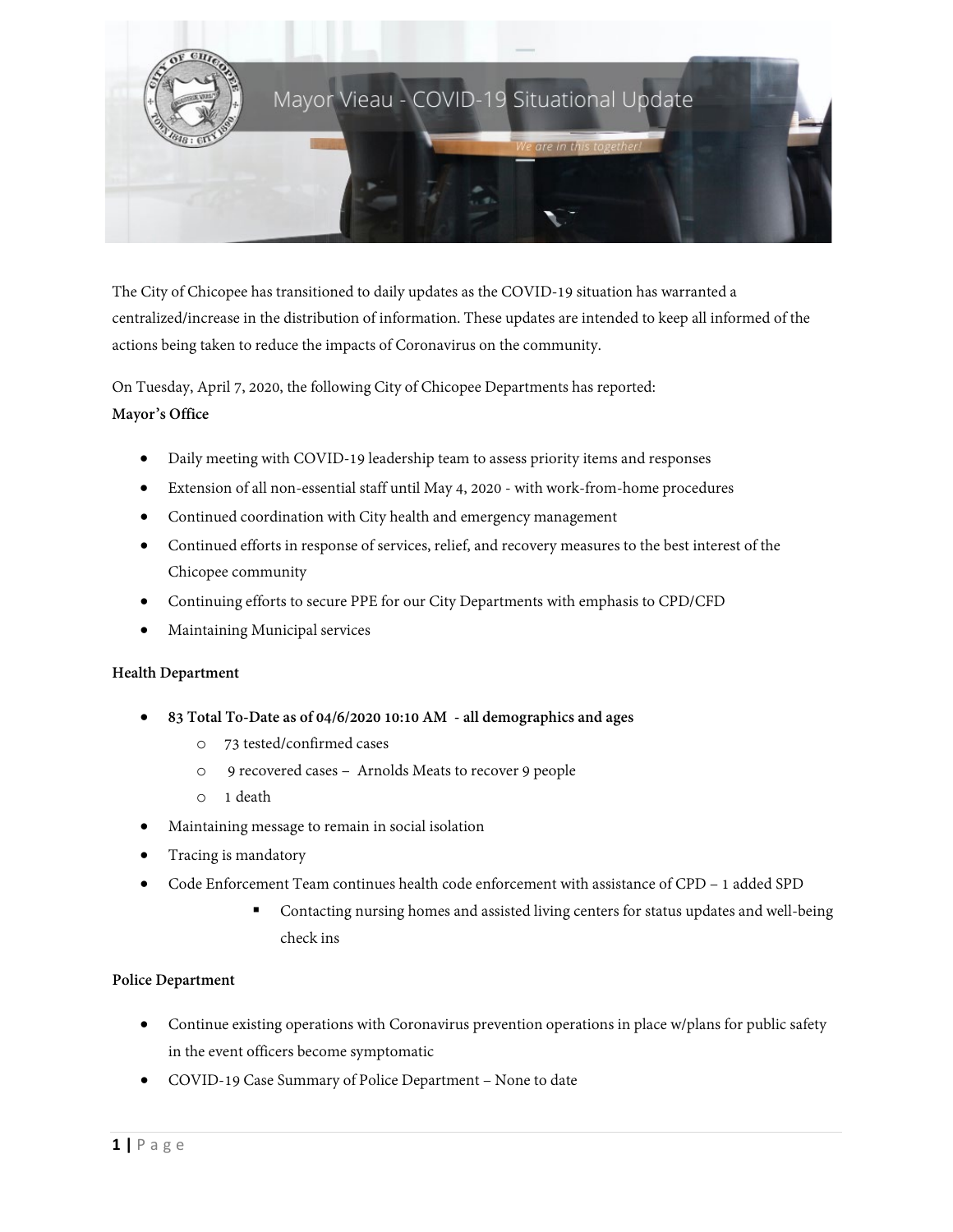

- Outfit public safety personnel with personal protection equipment (PPE)
- Getting equipment delivered PPE
- Big E becoming a testing site for First Responders Only Date TBD
	- o Will need not need to present with symptoms to qualify for testing
- C-3 working with Lorraine's Soup Kitchen to help the homeless during this pandemic
	- o LSK is offering food w/bag lunches
	- o EM will be placing a Wash Station outside (parking lot) the C-3 for homeless
		- 40 Gallon soap and water washing station to be manned by EM

#### **Fire Department**

- Still needs N95 Masks
- COVID-19 Case Summary of Fire Department
	- o 1 tested/confirmed cases
	- o 3 self-quarantine cases
	- o 1 quarantine released case
- Lockboxes will be available for installation if Emergency/Extenuating Case arises

### **Council on Aging**

- 20-30+ House calls made by police on 04/06/2020
- Wellness Checks for over 800+ -divided among staff for check-in calls
	- o Food needs
	- o Medical needs
- Special Prepared Dinners and Weekend packages available
	- o Grab and Go 6+ orders since start on 04/03/2020
	- o Meals on Wheels 100+ delivered daily
	- o More advertisement and press release sent 04/06/2020

## **DPW**

- Forestry is working on stumps due to reduced staffing / next week will be more tree issues
- Continue existing operations with Coronavirus prevention operations in place
- Utilizing creative ways to rotate staff and provide city services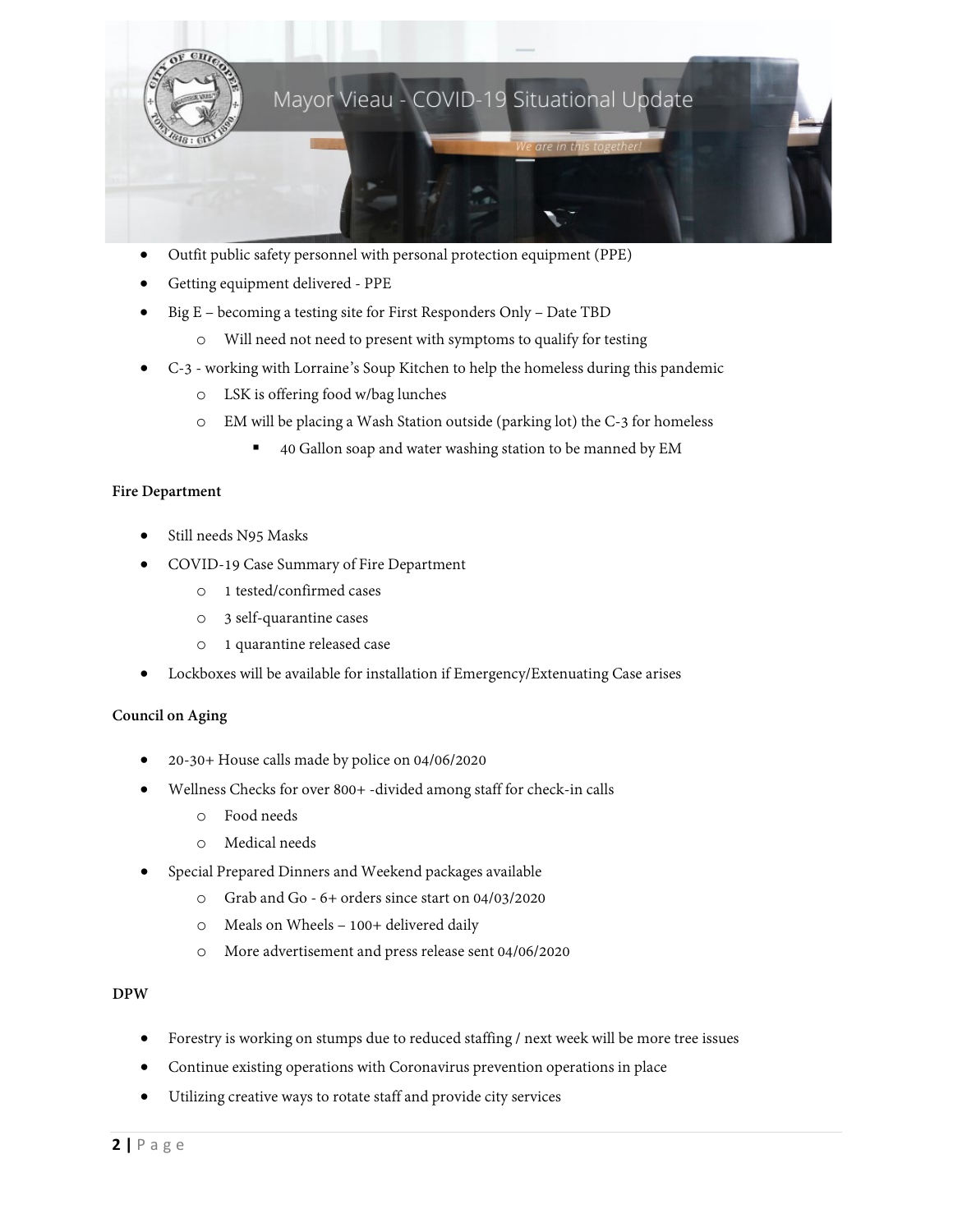

- o Yellow Bags will continue to be required due to reduced staff and social distancing issues.
- o Drop off station will remain open for drop-off
- 2 DPW workers are self-quarantined due to exposure in off week.
- Household Hazardous Day will be rescheduled to June 13<sup>th</sup>
- City construction will continue to ramp up with oversight from engineers
	- o Vertical construction continues with social distancing
	- o Horizontal construction affected due to some contractors are halting

### **Parks Department**

- Parks are still open people are walking and maintaining social distancing
- Cemetery Business is on an uptick with increased need for burials
	- o Crew is lessened in parks
- Following MIAA guidelines in respect to youth programs/sports
	- o OPEE signup day is being postponed date to be determined

### **School Department**

- Working with homeless shelters to purchase hotspots for students
- 1600+ Chromebooks given out
- 20,000+ meals given out weekly through the Chicopee Fresh food sites

### **Emergency Management**

- OSHA Coordinator Soja assigned to PPE orders
	- o Requests to MEMA are continuing
		- 700+ surgical masks
		- 800+ N95 masks (MEMA asking for a reduced order with more information)
			- Burn rating/on-hand inventory
	- o Will order Hand sanitizer from Water Dept. supplier
		- 10 cases (12 bottle per case)
	- o Letter to be sent out from Mayor for help with supply to be delivered to
		- CFD Officer Brown
		- CPD Officer Laflamme